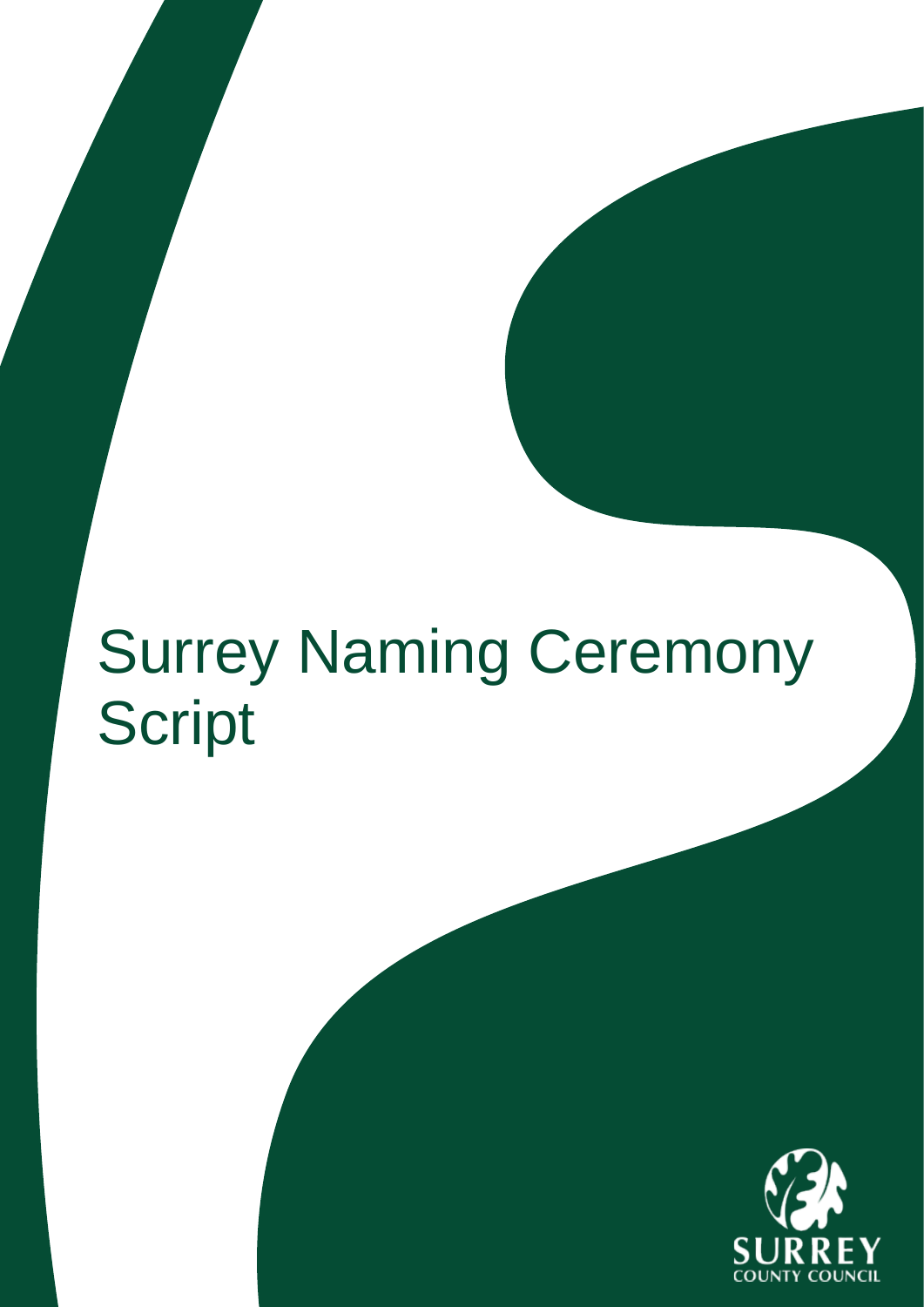## **Welcome and introduction**

Good morning/afternoon ladies and gentlemen and welcome to [name of venue], and a very special welcome to **child's name** and his/her parents [name] and [name] on this memorable day.

My name is [registrar name] and it is my privilege to conduct this naming ceremony. I am sure everyone here is delighted to be sharing in this joyous event.

## **The Ceremony**

It is a special occasion when friends and family come together, especially when it is to celebrate welcoming a child into your lives. Today, **parent 1** [name] and **parent 2** [name] wish to share with you all their hopes for **child's name** future. Together they will be making promises to love and nurture **child's name** as he/she continues his/her journey through life's rich tapestry.

Whilst I am sure everyone here today offers their support to **parent 1** [name] and **parent 2** [name] as they embark on this new and exciting chapter in their lives, some of you have been chosen by them to take on additional responsibilities in the upbringing of **child's name** by taking on the role of Guide Parents. The guide parents and grandparents [if applicable] of **child's name** will be joining **parent 1** [name] and **parent 2** [name] in making promises to cherish, love and nurture their son/daughter as he/she grows.

**A Reading, poem or personal message may be inserted here.** This could include a small passage about the family, personal journey, special moments etc.

The arrival of a new child into a family not only marks the beginning of a new chapter in the lives of the parents, but also strengthens the bond between them as they work together to raise their child.

We have now come to the moment for **parent 1** [name] and **parent 2** [name] to formally name their son/daughter.

Names are so important in everyday life; they give us our own individual identity. Whilst our first names create our individuality, our family name gives us a sense of belonging and today baby **child's name** is extending his/her family's history into another generation.

**Parent 1** [name] and **parent 2** [name] please tell us the name(s) that you have chosen for your child.

Parents to say out loud the name(s) chosen.

**Child's name,** on behalf of your family and friends who are here today in your honour, we welcome you. Our wish for you is that you are always surrounded by love, peace, security, and happiness and that your life is full of joy, good health, and adventure.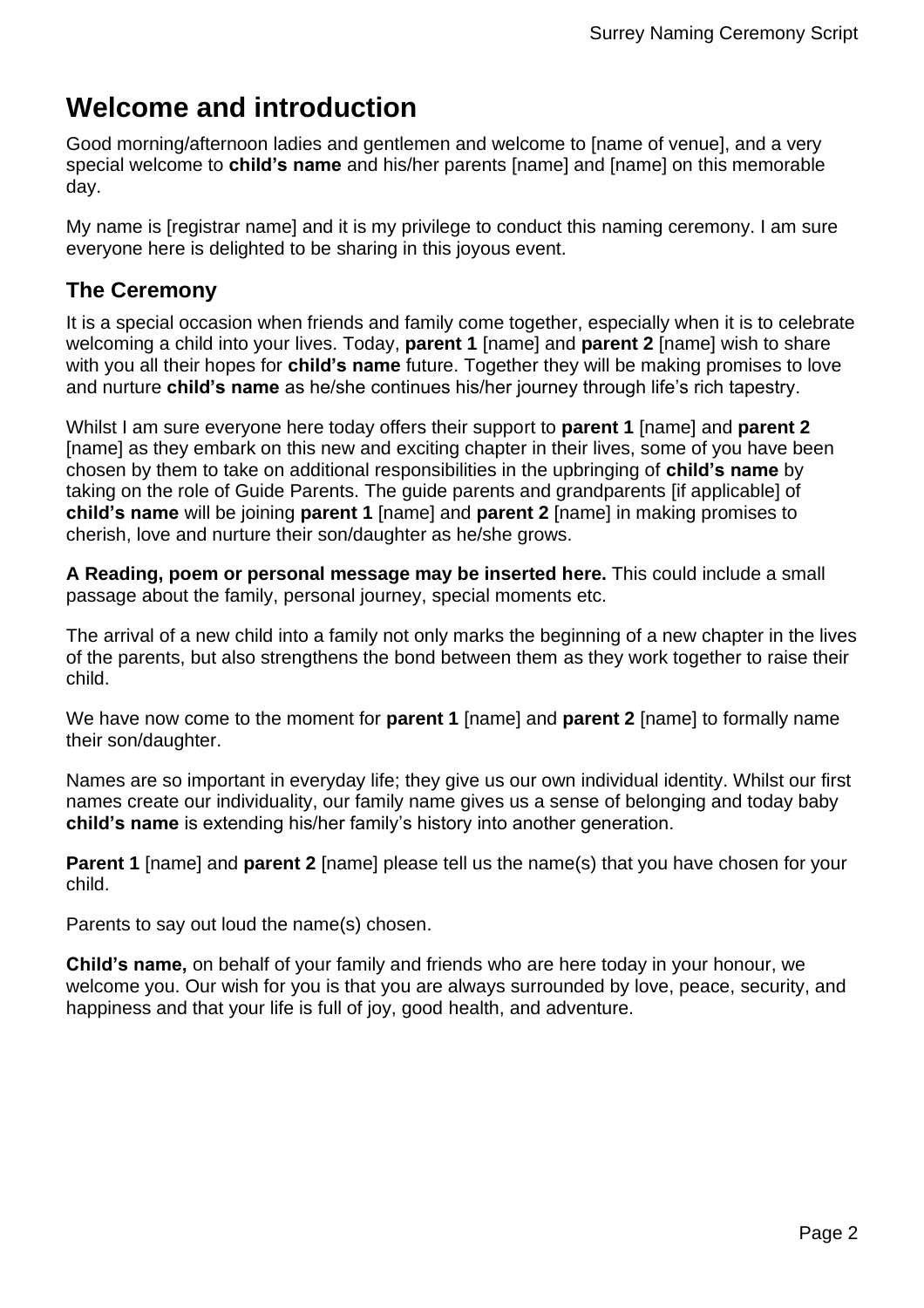## **Parent's Promises**

**Parent 1** [name] and **parent 2** [name] I am now going to ask you to declare your promises to your son/daughter.

Please choose THREE promises from the options below.

Please say "I promise" after each declaration.

- 1) Do you promise that you will always love and support **child's name** to the very best of your ability?
- 2) Do you promise to work hard to create a safe and loving home to raise **child's name**?
- 3) Do you promise that you will always be ready to listen to **child's name** and to teach him/her the importance of honesty, generosity, and tolerance?
- 4) Do you promise to inspire **child's name** to follow his/her dreams and teach him/her to persevere in his/her every endeavour?

**Parent 1** [name] and **parent 2** [name] you have now made your promises to **child's name** and everyone here today wishes you strength, courage, and happiness as you continue this very special journey in your lives.

## **Guide Parents Promises**

I would now like to invite the chosen guide parents to stand and pledge their commitment to playing a supportive and caring role in **child's name** upbringing.

Raising a child is a huge responsibility. Therefore, it is important that **parent 1** [name] and **parent 2** [name] feel able to ask for help, support and guidance from others close to them. The guide parents that **parent 1** [name] and **parent 2** [name] have chosen are people they believe will uniquely enrich **child's name** life, extending the circle of people who will have a special impact on him/her as he/she grows.

Please choose TWO promises from the options below.

Guide parents, please reply "I promise" after each declaration.

- 1) Do you promise that **child's name** will be able to trust you with his/her thoughts and turn to you for reassurance and help whenever he/she may need it?
- 2) Do you promise that you will always be there for **child's name** as a shoulder to lean on and someone to trust and confide in?
- 3) Do you promise that you will teach **child's name** to persevere in his/her every endeavour, offering your encouragement and guidance as he/she grows?
- 4) Do you promise to love and treasure **child's name** and inspire him/her to achieve his/her dreams and ambitions, whatever they may be?